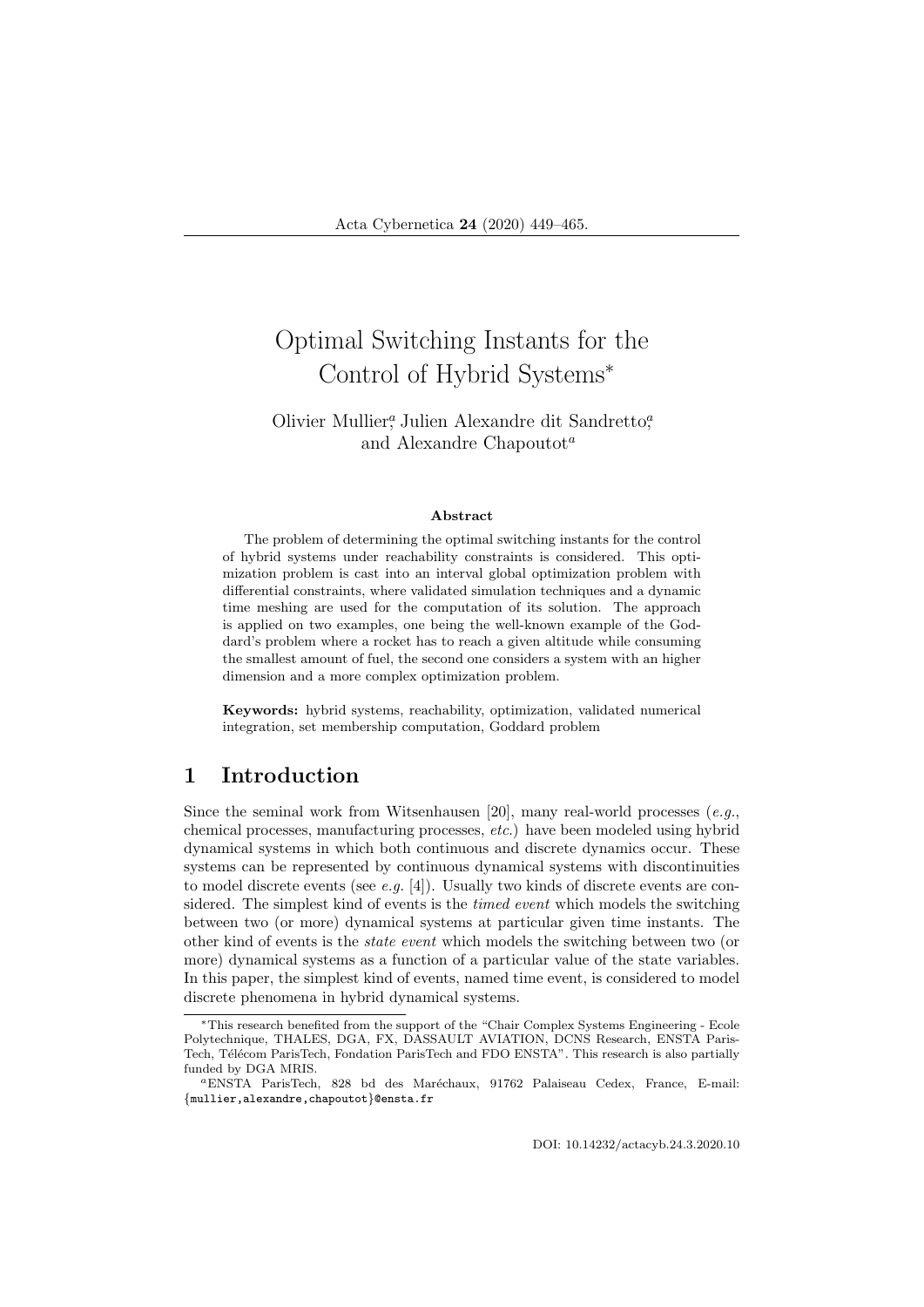In its full generality, each subsystem can be driven by a continuous output depending on the time but in our case, only ordinary differential equations will be used to model continuous-time dynamical systems. In consequence, those systems are modeled by switched systems consisting of an N-mode system and a switching function driving the subsystem to consider at each switching time [6].

The classical approach to synthesize control law for switched systems is to compute the switching function, that is finding the sequence of modes required to fulfil a given specification. For example, in [11], the sampling time of switched systems is fixed and the control synthesized has to find the sequence of modes to reach a given area of the state space while staying in a safety zone. In contrast to this, the current work addresses problems where the sequence of modes is given  $(N \text{ is fixed})$ , i.e., the global structure of the controller is known, and the problem is to find the time of the switching instants for which a given property is fulfilled. This problem appears in optimal control problems where some optimality criteria have to be achieved. It takes into account a cost function depending on the problem to be addressed which designs some energy consumption (for example fuel consumption for a car) along time (Lagrangian or running cost) and/or some time fixed consumption (terminal cost). It can be solved, for example, by applying Pontryagin's Maximum Principle [13].

The main goal of the work hereafter is to synthesize an optimal control law for switched systems where the sequence of modes is already given. In [6], the problem was tackled using a gradient descent algorithm thanks to the computation of the gradient of the cost function associated to the optimal control problem. In this paper, we provide a validated method to determine the optimal switching instants of a switched continuous-time system under reachability constraints where the objective function can follow a monotonicity property. The method is validated in the sense that it takes into account constraints that are proved to be satisfied. The search space consisting of the times of switch is traveled using a meshing of the time. It results in a sub-optimal solution for the problem with respect to the meshing which tends to become optimal when the meshing parameter  $\epsilon$ tends to 0. We want a rigorous approach for the case of critical systems where a validated solution is mandatory. The method depicted here makes use of validated numerical integration methods and no longer requires to produce the gradient of the cost function except if the monotonicity of the cost function has to be checked in the improvement also discussed. This validation is made possible using interval analysis [15] which has already been successfully used in the design of optimal and robust controllers when no hybrid system occurs (see, e.g. [18]) or when taking into account state-dependent switchings between different friction and hysteresis models [19]. Using interval analysis [15], these methods are mainly based on Taylor series  $[14, 17]$  or on Runge-Kutta methods  $[1, 3]$  which consider affine arithmetic as well [5]. They allow to produce an outer-approximation of the solution of an initial value problem (IVP) of ordinary differential equations (ODE) where bounded uncertainties can be considered on the initial condition or on the parameters of the model designed by the ODE. The presence of bounded uncertainties implies that there is no longer only one trajectory of the IVP-ODE but a set of trajectories.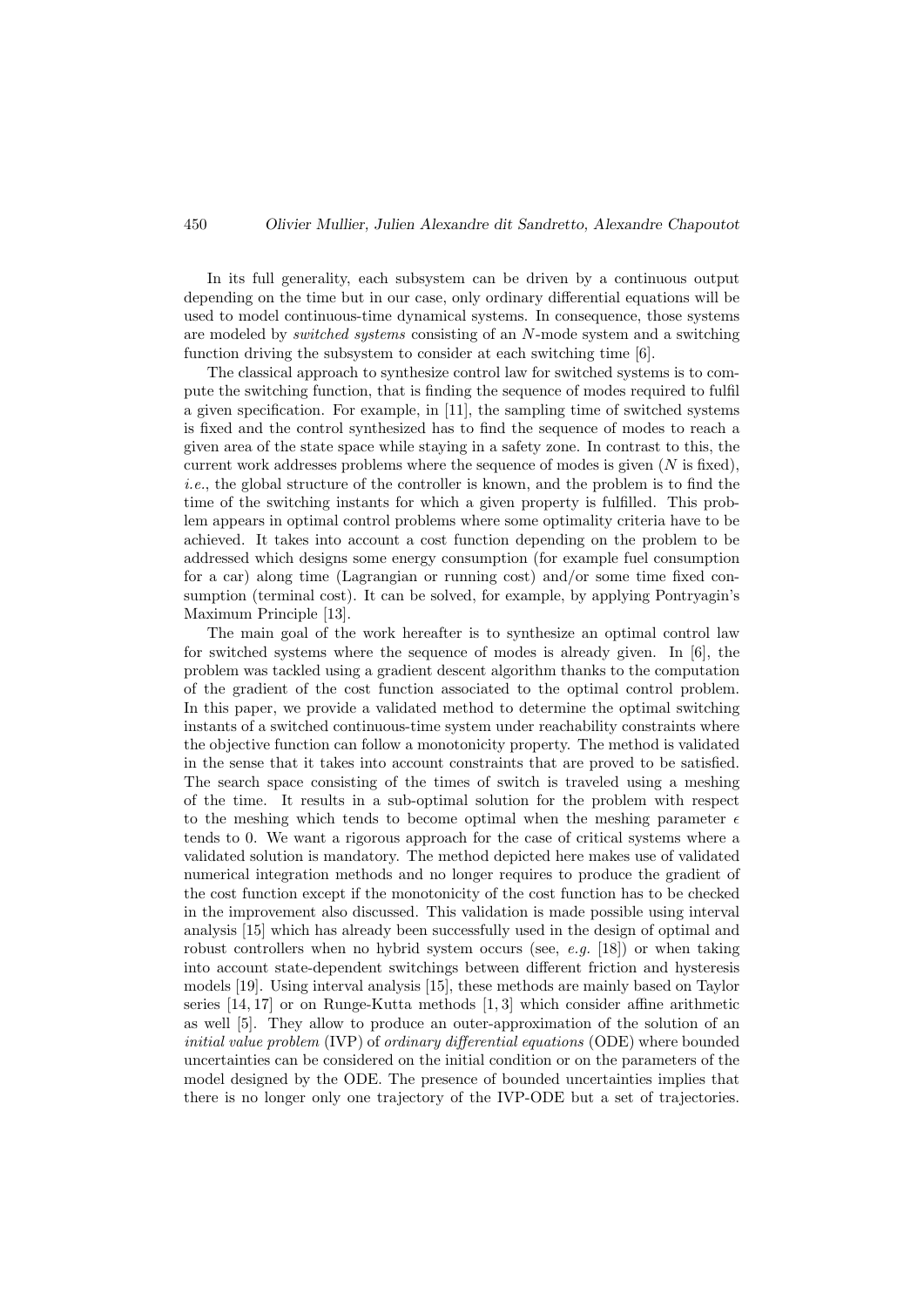Runge-Kutta methods suit well with our problem since they are efficient using initial values and parameters as sets and their implementation is embedded into a constraint satisfaction problem framework [2]. Interval analysis has been already used in the control field, for example, in [10] which defines methods to synthetize control laws for linear dynamical systems, to generate safe and robust paths for robots.

This paper is presented as follows. The next section is dedicated to the assumptions and hypotheses we took into account to define the problem being handled. In Section 3 the method used to handle the optimal control problem is described. Section 4 contains the main results in this article. The method is validated on two examples, one using the Goddard problem and another one focusing on the case of a continuous cost function over time. They are described in Section 5. The last section concludes the article and gives some hints on future works.

## 2 Discussion about the considered system

In this section, the class of the considered system is discussed. Starting from a generic case, some hypotheses are added to focus on the particular class of optimal control problems which is considered in this article.

#### 2.1 Continuous-time nonlinear systems

In this paper, we focus on continuous-time nonlinear dynamical systems described by Ordinary Differential Equations (ODEs)

$$
\dot{x}(t) = f(x(t)).\tag{1}
$$

More precisely, we are interested in a sub-class of hybrid systems where several ODEs alternate, represented by a sequence of subsystems  $\{f_i : i \in [0, N-1]\}$ . A switched system is then an N-mode system consisting of N subsystems that can be described as follows:

$$
(\mathcal{S}_i) \begin{cases} \dot{x} = f_i(x(t)) \\ x(t_i) = x_i \end{cases}
$$
 (2)

for all times  $t \in [t_i, t_{i+1}]$ , for all  $i \in [0, N-1]$ . The switching between two ODEs is driven by a specific instant, as described in Figure 1. The global clock, unique, is continuously described by  $t = 1$  starting at 0. The switching instants  $t_i$  are defined such that  $t_0 < t_1 < \cdots < t_{N-1}$ , then  $t_i \neq t_j$ ,  $\forall i \neq j$ . The initial state of  $\dot{x} = f_i(x)$  is  $x(t_i)$ , the final state of the previous dynamical system  $(S_{i-1})$ . The flow is then continuous, contrarily to the generic case of hybrid systems. It is though not necessarily continuously differentiable (see Figure 2). This sequence of dynamical systems corresponds to the switching of a control law.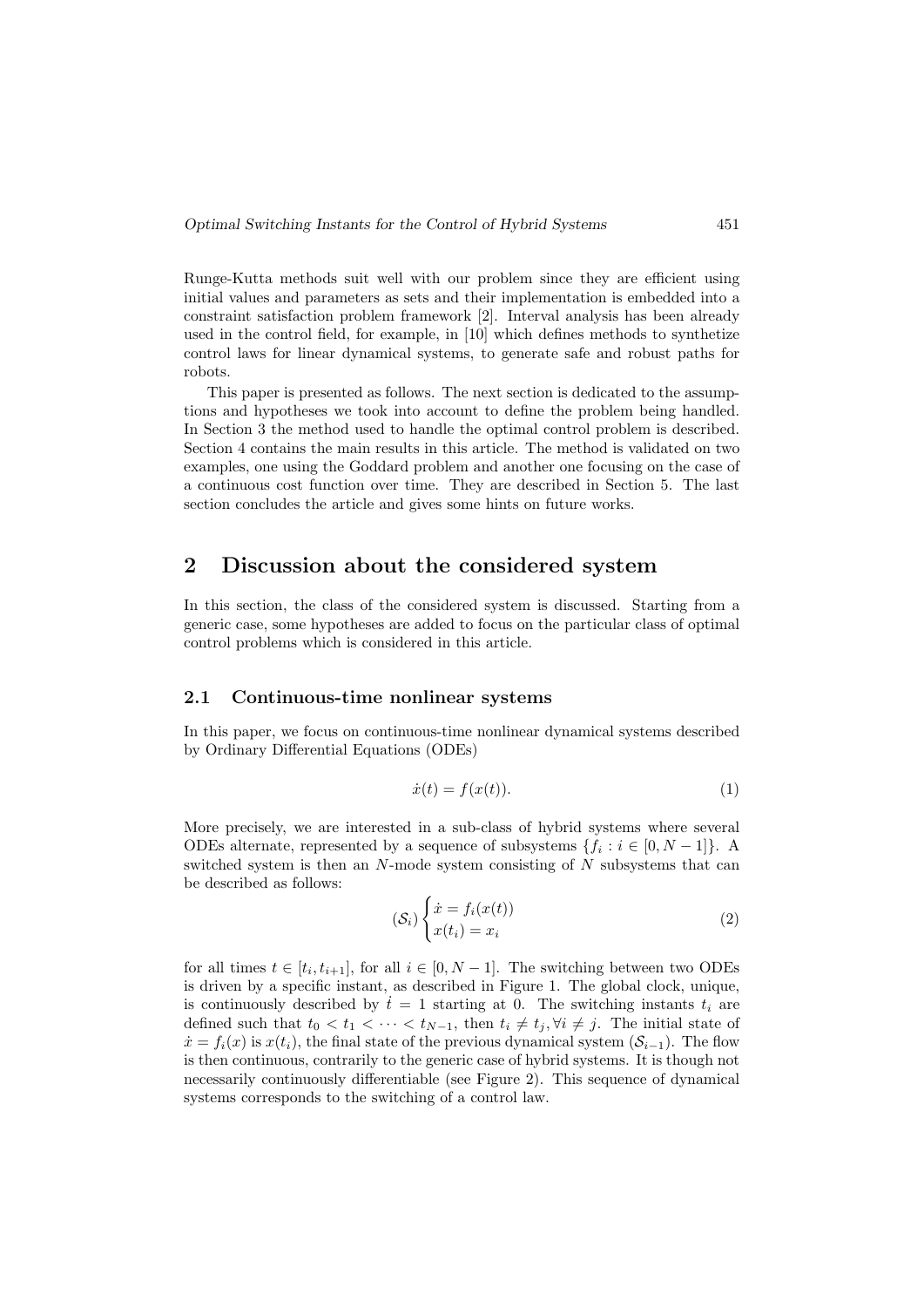

Figure 1: A particular case of hybrid system where some subsystems can occur several times in the sequence  $(f_0 = f_4 = f_7, f_2 = f_5)$ .



Figure 2: Representation of the trajectory of a 4-mode system as described by Equation (2).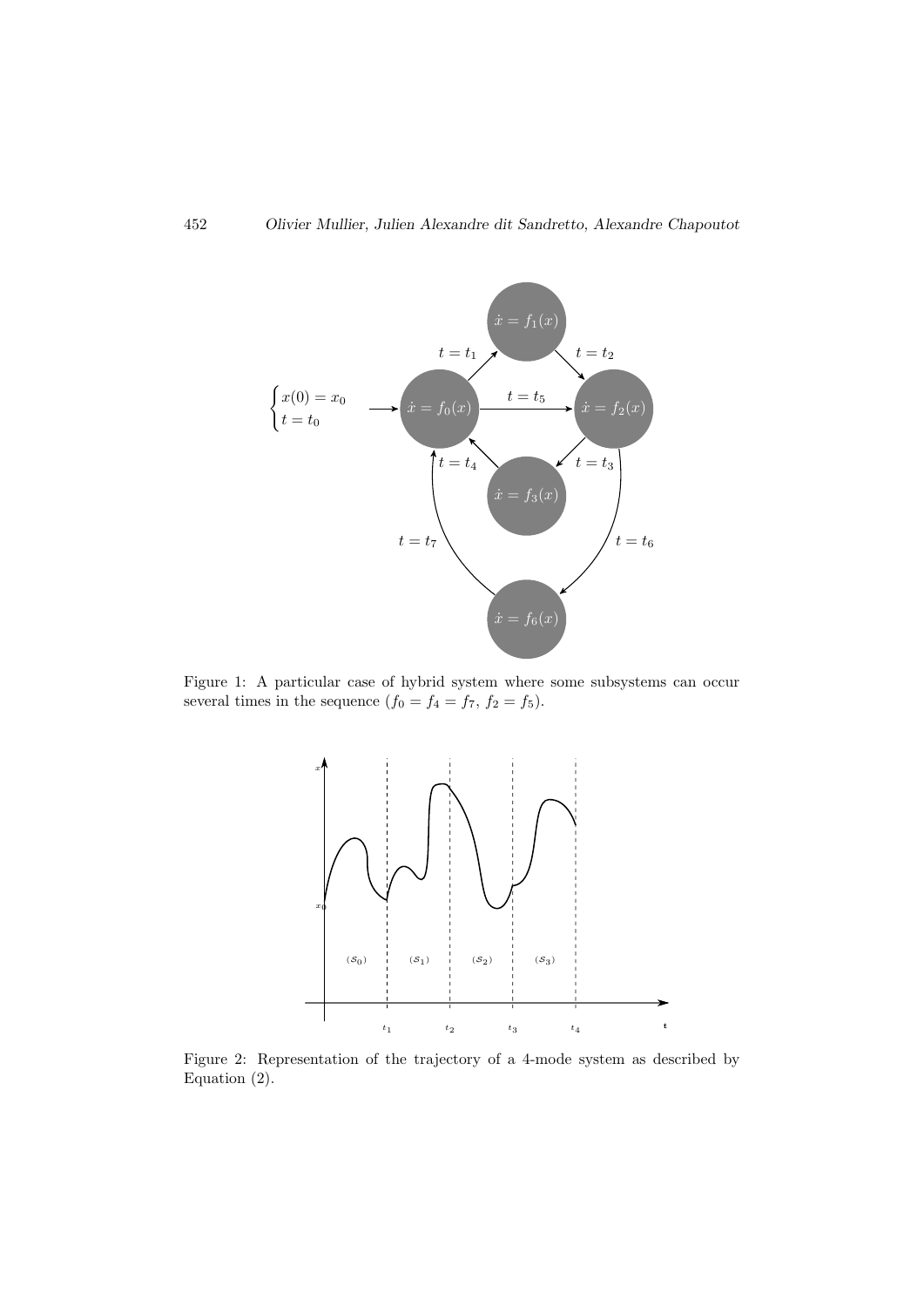

Figure 3: A time-variant system. It corresponds to a flattened view of the hybrid system described in Figure 1

#### 2.2 A sub-class of switched systems

Following in the comparison, the system considered in Figure 1 can be seen as a sub-class of switched systems. Indeed, for a switched system, a rule can be defined to select the sequence of the modes. In our definition, the sequence is stated by the structure of the system. However, by choosing  $t_i$  sufficiently close to  $t_{i+1}$ :  $t_{i+1} - t_i = \epsilon$  with  $\epsilon \to 0$ , the time spent in the mode i tends to zero and then, the mode has a negligible effect on the state. It is a way to select to go in another state (at the limit) than the follower. In this paper, this case is not condidered since the time meshing forces to spend a minimum amount of time on each state.

#### 2.3 A time-varying system

Finally, it is obvious that the system defined in Figure 1 can be flattened by duplicating some modes. The flattened view of this system is depicted in Figure 3. We can see this system as a time-variant one, described as follows:

$$
\begin{cases}\n\dot{x} = f_0(x), & t_0 \le t < t_1 \\
\dot{x} = f_1(x), & t_1 \le t < t_2 \\
\vdots \\
\dot{x} = f_{N-1}(x), & t_{N-1} \le t < t_N\n\end{cases} \tag{3}
$$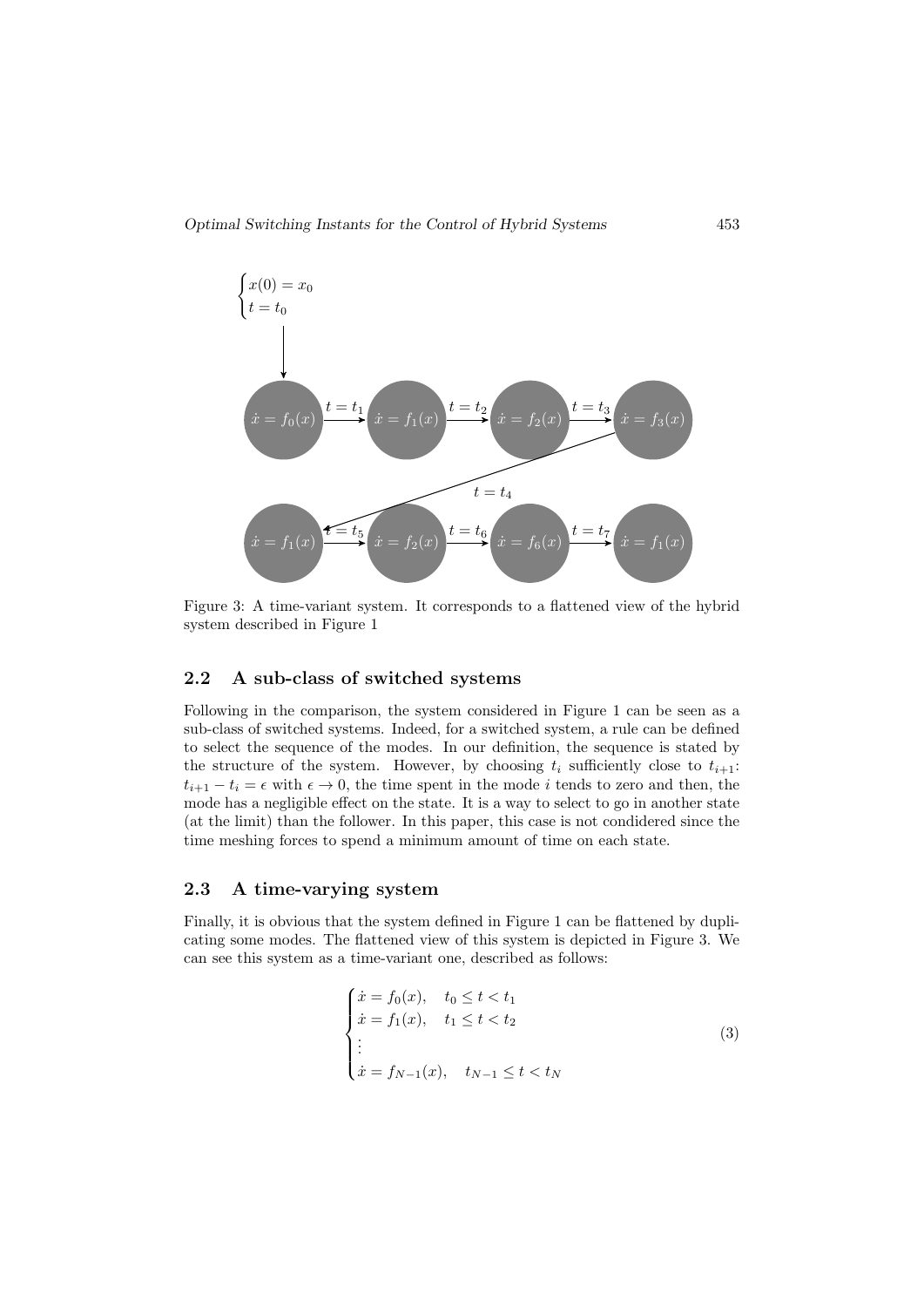In this paper, we focus on the N-mode switched systems, and more specifically on the optimal control problem involving the systems described in Equation (3). In the following section, we embed these systems onto the optimal control problem.

#### 2.4 The optimal control problem

The optimal control problem aims at providing the set of optimal switching times  $\{t_1, \ldots, t_{N-1}\},$  we denote hereafter as  $t_{[1..N-1]}$ , such that a cost function is maximized. It writes as follows

$$
\begin{bmatrix}\n\max_{t_{[1..N-1]}} & J(t_{[1..N-1]}) = \int_0^{t_N} L(x(t))dt + F(x(t_N)) & \text{(cost function)} \\
\text{s. t.} & (\mathcal{S}_i), \ t \in [t_i, t_{i+1}], \ i \in [0, N-1] & \text{(dynamical constraints)} \\
x(0) = x_0, \ \varphi(x(t)) \in \Phi, \ 0 < t \leq t_N & \text{(boundary conditions)}\n\end{bmatrix}
$$
\n(4)

where the *dynamical constraints* coupled with the boundary conditions represent the sequence of the subsystems; the *cost function*  $J$  is a pay-off function where  $x(t)$  is the solution for the dynamical constraint; the functions  $L : \mathbb{R}^n \to \mathbb{R}$  and  $F: \mathbb{R}^n \to \mathbb{R}$  are respectively the running cost and the terminal cost. The boundary conditions represent constraints on the initial and following states with  $\varphi : \mathbb{R}^n \to$  $\mathbb{R}^m$  and  $\Phi$  a set included in  $\mathbb{R}^m$ . Some uncertainties can occur in the dynamical constraints as well as the cost function. To handle them in a validated manner, we use the following set-membership computation.

## 3 Validated computation of the optimal control problem

We now describe how to treat the optimal control problem from Equation (4) with validated techniques. The set-membership computation is first introduced and a computation of the dynamical constraints and the cost function are described.

#### 3.1 Set-membership computation

Set-membership computation is used whenever one wants to compute validated results. The most commonly used method is interval analysis [15]. It is designed to produce outer-approximations of computations involving sets of values in a sound manner. Hereafter, an interval is denoted by  $[x] = [x, \overline{x}]$  with  $x \leq \overline{x}$  and the set of intervals is  $\mathbb{IR} = \{ [x] = [\underline{x}, \overline{x}] \mid \underline{x}, \overline{x} \in \mathbb{R}, \underline{x} \leq \overline{x} \}.$  The Cartesian product of n intervals in  $\mathbb{IR}^n$  is called a box.

The main result of interval analysis is its fundamental theorem stating that the evaluation of an arithmetic expression with intervals always leads to an outerapproximation of the resulting set of values for this expression whatever the values considered in the intervals. In order to deal with interval functions, an interval inclusion function also known as interval extension of a function can be defined.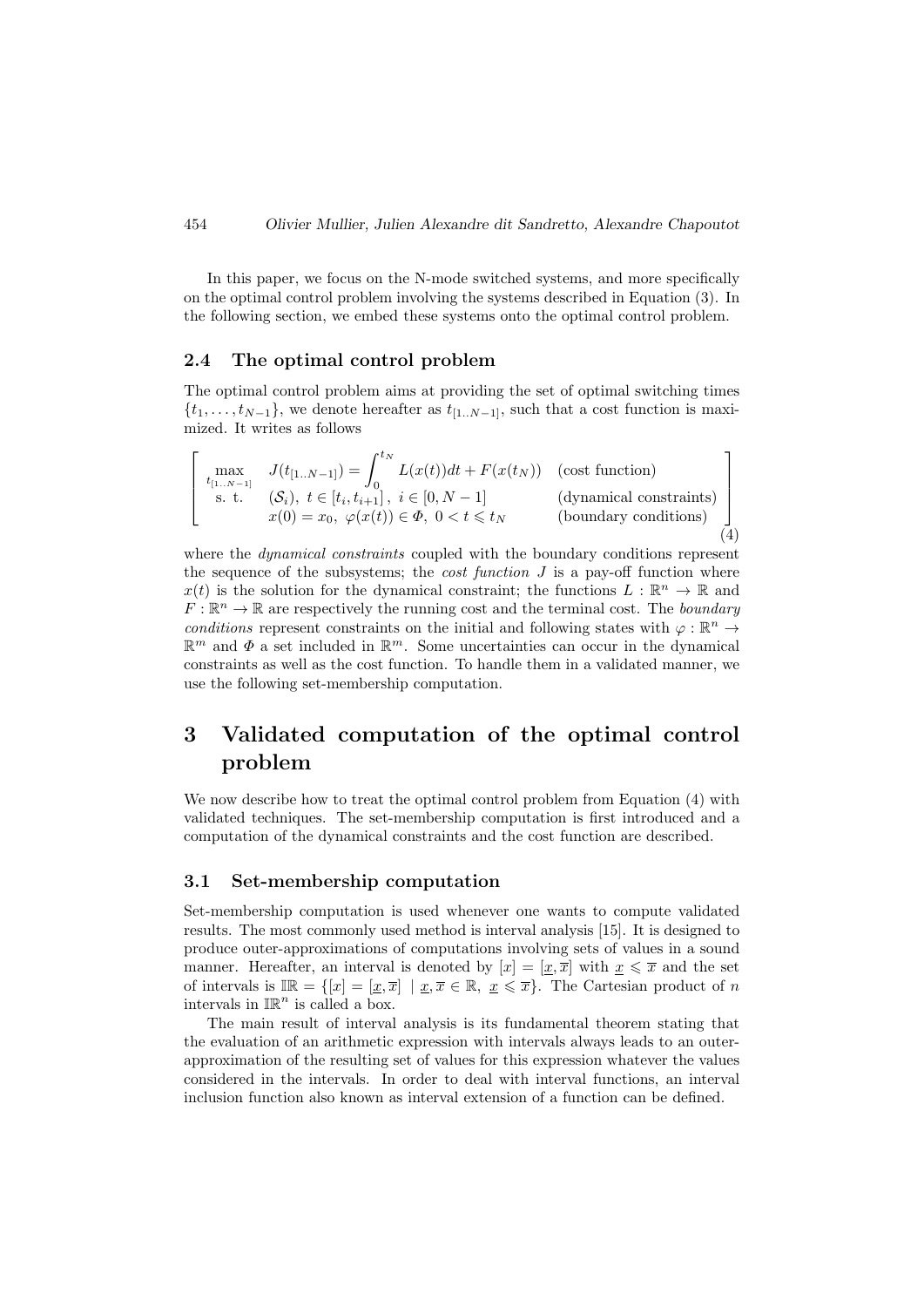Solving global optimization can be done using interval analysis coupled with constraint programming techniques. The dynamical constraints in this problem require to integrate differential equations using set membership computation.

#### 3.2 The dynamical constraints

In the problem, we consider the dynamical constraints as ODEs. The solution of an ODE is usually computed using numerical integration since a closed form of the solution of an ODE is not computable in closed form. More precisely, the numerical integration methods [1, 17] are able to solve the IVP of a non-autonomous ODE defined by

$$
\begin{cases}\n\dot{x} = f(x(t)) \\
x(0) \in \mathcal{X}_0 \subseteq \mathbb{R}^n.\n\end{cases}
$$
\n(5)

The set  $\mathcal{X}_0$  of initial conditions is used to model some (bounded) uncertainties. It then requires to bound these uncertainties along the time so validated numerical integration is considered. The goal for a validated (or rigorous) numerical integration method is then to compute the set of solutions of  $(5)$ , *i.e.*, the set of possible solutions at a point of time  $t$  given the initial condition in the set of initial conditions  $\mathcal{X}_0$ :

$$
x(t; \mathcal{X}_0) = \{x(t; x_0) \mid x_0 \in \mathcal{X}_0\}.
$$
 (6)

Validated numerical integration schemes using the set-membership framework aim at producing the solution of the IVP-ODE that is the set defined in (6). It results in the computation of an outer approximation of  $x(t; \mathcal{X}_0)$ .

When considering the set of initial conditions as a box  $[x_0]$ , the use of the interval technique framework for the problem (5) enables the design of an inclusion function for the computation of an outer approximation of  $x(t; [x_0])$  defined in Equation (6). We denote this inclusion function as  $[x](t;[x_0])$ . To build it, a sequence of time instants  $t_1, \ldots, t_s$  such that  $t_1 < \cdots < t_s = t$  and a sequence of boxes  $[x_1], \ldots, [x_s]$ such that  $x(t_{i+1};[x_i]) \subseteq [x_{i+1}], \forall i \in [0, s-1]$  are computed. From  $[x_i]$ , computing the box  $[x_{i+1}]$  is a classical 2-step method (see [17]):

**Phase 1** Compute an a priori enclosure  $[\tilde{x}_i]$  of the set

$$
\{x(t_k; x_i) \mid t_k \in [t_i, t_{i+1}], x_i \in [x_i] \}
$$
\n<sup>(7)</sup>

such that  $x(t_k; [x_i])$  is guaranteed to exist and is unique,

#### **Phase 2** Compute an enclosure of the solution  $[x_{i+1}]$  at time  $t_{i+1}$ .

Each subsystem  $(\mathcal{S}_i)$  of the optimal control problem is then simulated using this technique.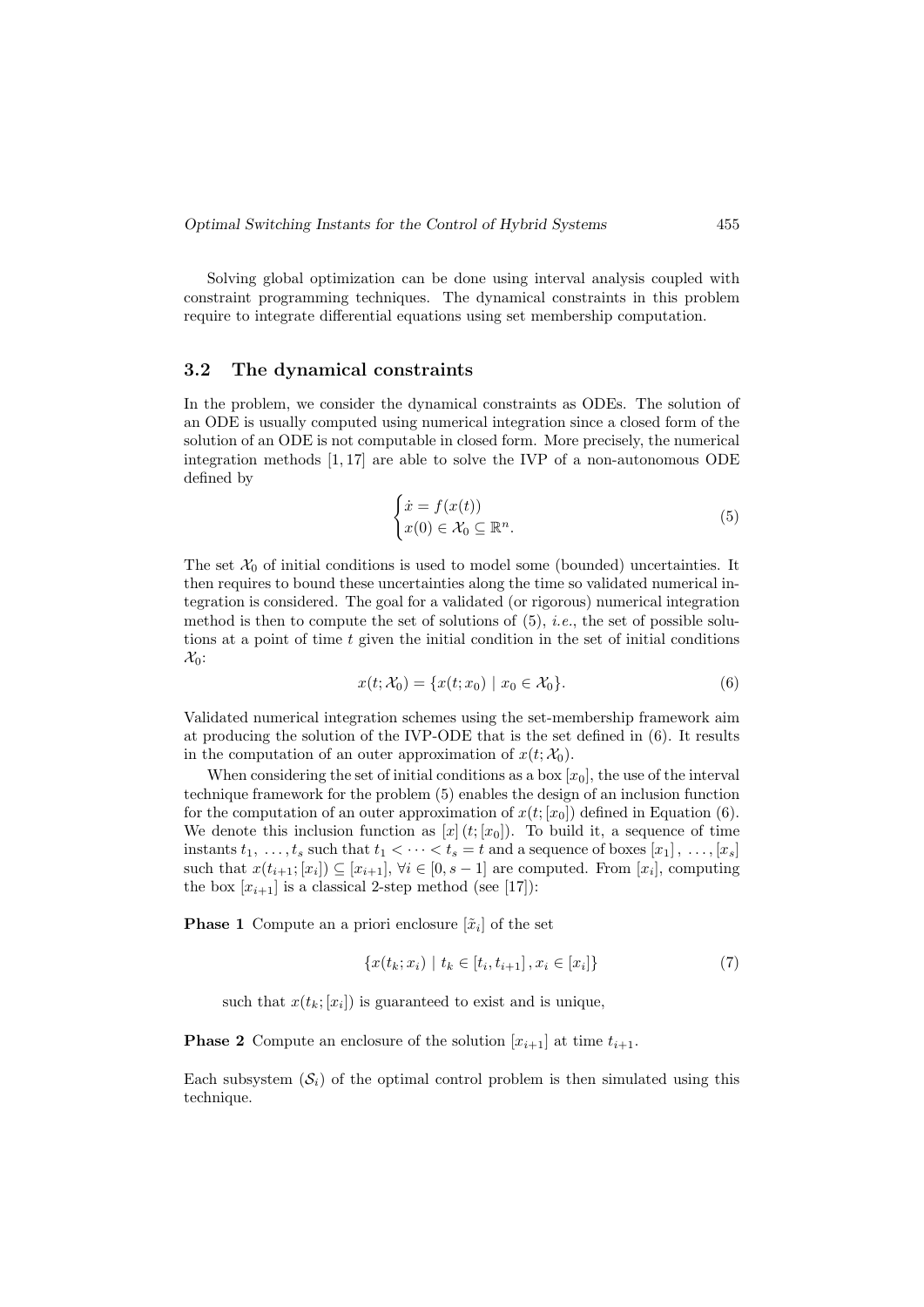

Figure 4: Example of a cost function computation from the boxes obtained by validated numerical integration.

#### 3.3 The cost function

When the cost function is considered in its full generality, it consists of a running cost which is an integral and a terminal cost. They can be computed as follows using interval methods. First we decompose the integral along the different subsytems  $(S_i)$ ,  $i = 0, \ldots, N - 1$ :

$$
J(t_{[1..N-1]}) = \int_0^{t_N} L(x(t))dt + F(x(t_N))
$$
  
= 
$$
\sum_{i=0}^{N-1} \int_{t_i}^{t_{i+1}} L(x(t))dt + F(x(t_N)).
$$

A validated numerical integration is then applied to produce an outer approximation of  $x(t)$  along each time interval  $[t_i, t_{i+1}]$ . The integral is computed using the decomposition from the validated numerical integration method and by applying the rectangle method:

$$
J(t_{[1..N-1]}) = \sum_{i=0}^{N-1} \int_{t_i}^{t_{i+1}} L(x(t))dt + F(x(t_N))
$$
  

$$
\in \sum_{i=0}^{N-1} \sum_{k=0}^{s} (t_{i,k+1} - t_{i,k}) [L] ([\tilde{x}_{i,k}]) + [F] ([x_N])
$$

with  $[L]$  and  $[F]$  the interval inclusions of the running cost  $L$  and the terminal cost F and  $[\tilde{x}_{ik}]$  the k-th box in phase 1 for the numerical integration of  $(S_i)$ . Figure 4 represents an example of this computation. In this figure, the continuous cost  $L(x)$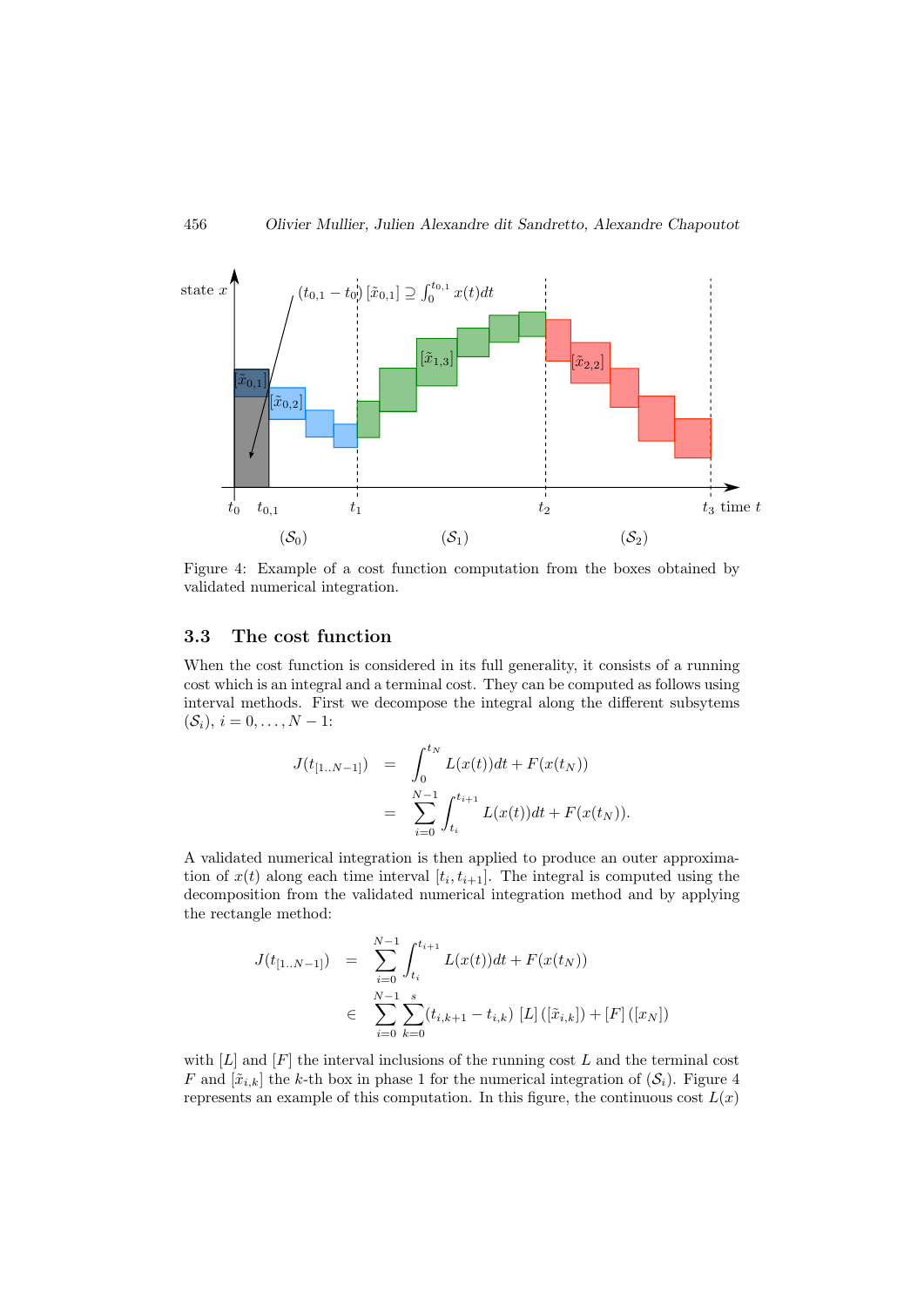is considered as the identity function for visibility and each box is computed in Phase 1 of the validated numerical integration. Our problem is modeled using the following optimization problem

$$
\begin{bmatrix}\n\max_{t_{[1..N-1]}} & J(t_{[1..N-1]}) = \int_0^{t_N} L(x(t))dt + F(x(t_N)) & \text{(cost function)} \\
\text{s. t.} & (\mathcal{S}_i), \ i \in [0..N-1] & \text{(dynamical constraint)} \\
h(x(\tau)) > 0, \ \tau \in [t_{N-1}, t_N] & \text{(reachability constraint)}\n\end{bmatrix}
$$
\n(8)

with the decision variables  $t_1, \ldots, t_{N-1} \in \mathbb{R}_+^{N-1}$  the search space for the different times;  $J: \mathbb{R}^m \to \mathbb{R}$  the cost function, some constraints defined by the dynamical systems  $(S_i)$  and the times  $t_i$ ; a reachability constraint using  $h : \mathbb{R}^m \to \mathbb{R}$ .

## 4 Approach

This section describes the approach we choose to address this optimal control problem. A first algorithm can be designed using a brute force approach. When considering the monotonicity of the cost function according to the time vector  $t_{[1..N-1]}$ , some improvement on the meshing can be made to speed up the resolution of the problem.

#### 4.1 Brute force algorithm

The algorithm consists in a meshing of the time instants and the simulation of the  $N$ -mode system for each time instant from this meshing using Equation  $(8)$  to check if this sequence of switching times is a candidate for the solution of the problem. It is described in Algorithm 1.

The lines 2 to 6 are the time meshing. After the simulation in Line 7, Line 8 corresponds to the check of the reachability constraint. Then the algorithm checks if the evaluation of the cost function for this candidate provides a better solution for the optimization problem. Eventually, this algorithm provides the best solution according to the meshing parameter  $\epsilon$ . The solution is then sub-optimal. As for the simulation, each subsystem is simulated using the validated integration method described in Section 3.2 to produce the final state at the time  $T_{\text{max}}$  (Algorithm 2).

This algorithm consists in simulating in a guaranteed manner each subsystem  $(\mathcal{S}_i)$ , for a particular sequence of switching times (Line 7). This method is similar to the one used in [12]. Based on the obtained result under the form of a tube, the Algorithm 1 checks if the cost function is an optimal candidate at the end of the simulation or not (Line 9). If the reachability constraints are not violated, the switching instants are the current solution of the problem (Line 8).

The algorithm complexity can be expressed with respect to the number of switchs  $N-1$  and the meshing parameter p (with p the number of trials for one switch, *i.e.*,  $p = t<sub>N</sub>/\epsilon$ , such that  $\mathcal{O}(p^{N-1})$ . In the next Section, monotonicity of the cost function is used to reduce this complexity.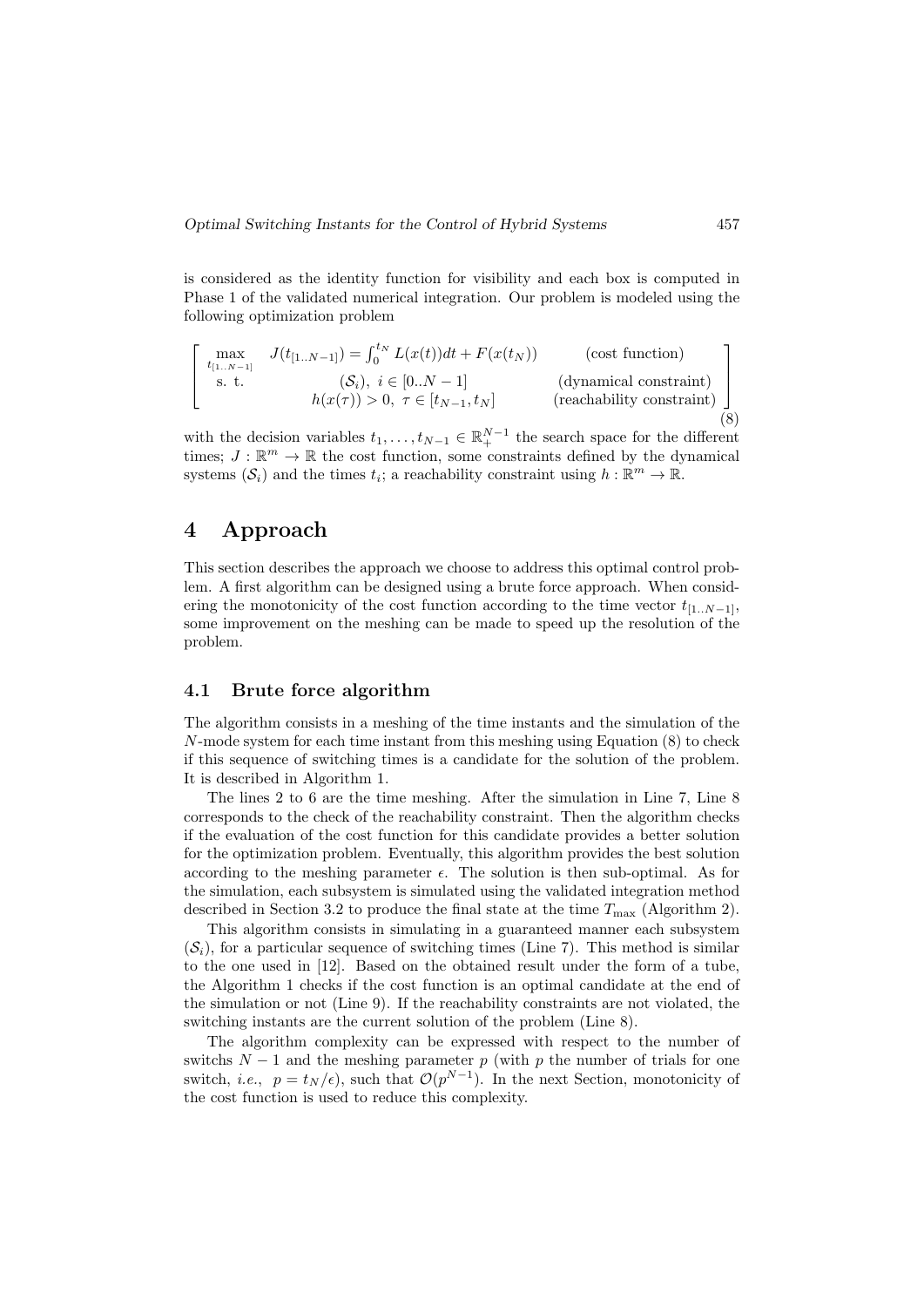#### Algorithm 1 finds the optimal switching times

```
Funct optimal switch()
 1: max \leftarrow 02: for t_1 \leftarrow \epsilon to t_N - (N - 1)\epsilon do
 3:
       .
       .
       .
 4: for t_i \leftarrow t_{i-1} + \epsilon to t_N - (N - i)\epsilon do
 5:
          .
          .
          .
 6: for t_{N-1} \leftarrow t_{N-2} + \epsilon to t_N do
 7: [x_N] \leftarrow \text{simu}(t_1, t_2, \dots, t_{N-1})8: if [h] ([x_N]) > 0 then the reachability constraints are not violated
 9: if [J] ((t_1, \ldots, t_{N-1})) > max then (t_1, \ldots, t_{N-1}) is the new optimal
               candidate
10: max \leftarrow [J] ((t_1, ..., t_{N-1}))11: for i \leftarrow \overline{1 \text{ to } N-1 \text{ do}}12: t_{i,max} \leftarrow t_i13: end for
14: end if
15: end if
16: end for
17:
          .
          .
          .
18: end for
19:
       .
       .
       .
20: end for
21: return t_{1,max}, \ldots, t_{N-1,max}
```
#### Algorithm 2 simulation of the system up to  $t_N$ .

**Funct** simu( $t_1, \ldots, t_{N-1}$ ) 1: for  $i \leftarrow 1, \ldots, N-1$  do 2:  $[x_i] \leftarrow$  simulation of  $(\mathcal{S}_i)$  starting at  $[x_i]$  from  $t_i$  to  $t_{i+1}$ 3: end for 4: return  $[x_N]$ 

#### 4.2 Monotonicity based algorithm

In some problems, the objective function can be viewed as monotonic with respect to the final time regarding each switching time of the time vector. More precisely, in the case of maximization, it can occur that for every switching time  $t_i$ , if  $t_i$ increases, the cost function  $J(t_1, ..., t_i, ..., t_{N-1})$  decreases. The same argument remains true for minimization with  $J(t_1, ..., t_i, ..., t_{N-1})$  increasing. For a particular time  $\delta \in [t_1, t_n]$  and  $t_k$  the greatest switching instant lower than  $\delta$ , a truncated value  $J_{\delta}(t_1, ..., t_k)$  of  $J(t_1, ..., t_{N-1})$  can be produced. It consists of computing the mode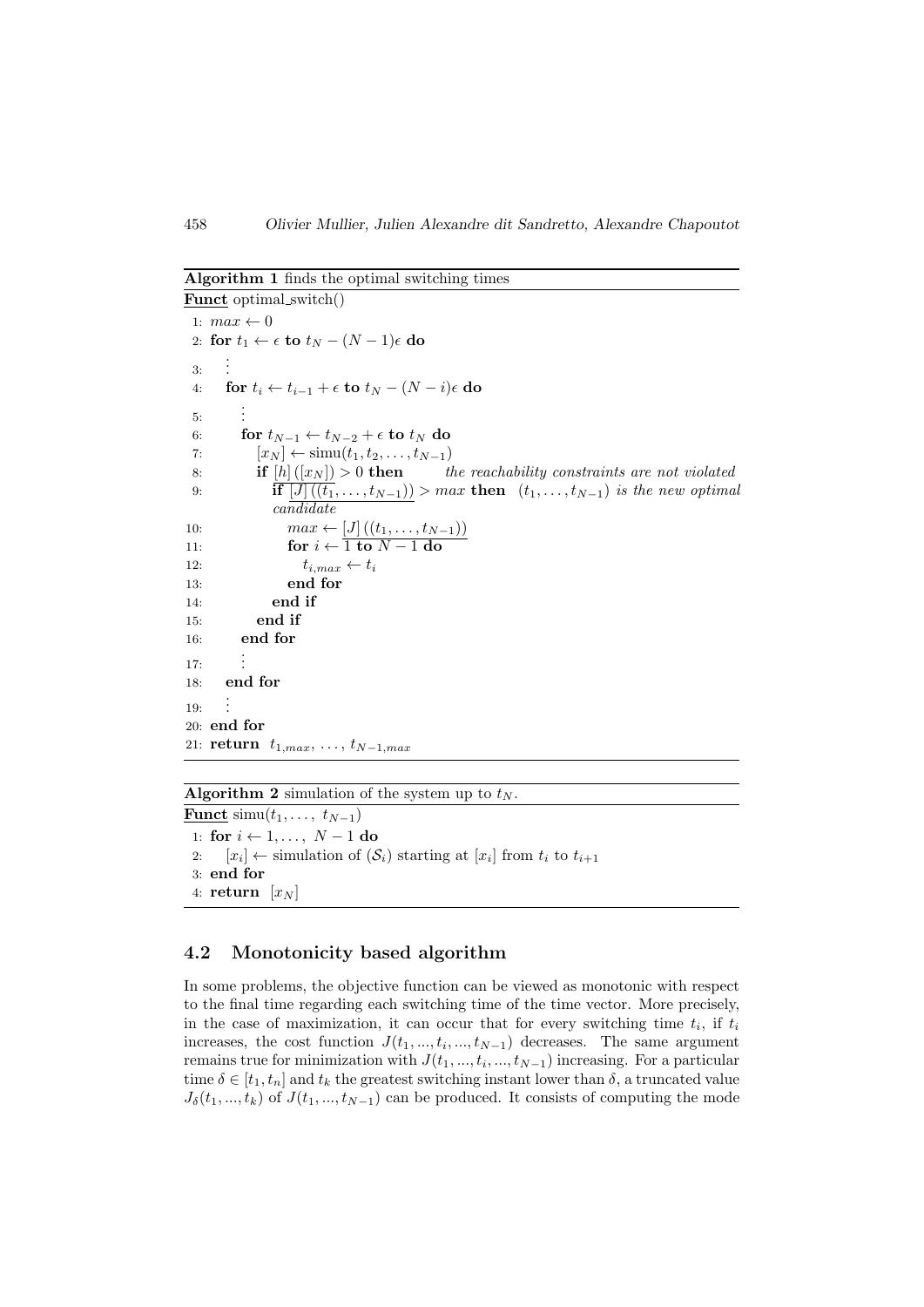switching until reaching the time  $\delta$ . If  $J_{\delta}(t_1, ..., t_k)$  is already lower than the current solution, we know that continuing the computation of  $J(t_1, ..., t_i, ..., t_{N-1})$  will only result in a value smaller than the current solution. In this case, we are able to prune a lot of switching instants that cannot be candidates for the solution of the problem before the simulation reaches the final time  $t_N$ . The monotonicity of a differentiable function can easily be checked using Theorem 1. It has been intensively used in global optimization (see for example [9]).

**Theorem 1** (Monotonicity). Let  $f : \mathcal{X} \subseteq \mathbb{R}^n \to \mathbb{R}$  be a differentiable function, f' its derivative over  $\mathcal{X}, [x] \in \mathbb{R}^n$  a box such that  $\mathcal{X} \subseteq [x]$  and  $[f']$  the interval extension of f' over  $\mathcal{X}$ . Then,  $0 \notin [f' | ([x])$  implies that f is monotonic in  $\mathcal{X}$ .

Proof. The proof is simple using the fundamental theorem of interval analysis (see Section 3.1).  $\Box$ 

To take the decreasing monotonicity (for maximization) into account, Algorithms 1 and 2 have to be changed. After each choice of a switching time  $t_i$ , the truncated function  $J(t_1, ..., t_i)$  has to be computed incrementally  $(J(t_1, ..., t_i))$  is computed from  $J(t_1, ..., t_{i-1})$ . The simulation can be stopped whenever the uppper bound of  $J|(t_1,...,t_i)$  is lower than the lower bound of the current solution. We know for sure that the solution cannot be found if we increase the time instants since the cost function cannot increase.

In the dual case of increasing monotonicity for minimization, if the lower bound of  $[J](t_1, \ldots, t_i)$  is bigger than the upper bound of the current solution, the simulation can be stopped as well.

The next section illustrates the use of the brute force and the monotonicity based algorithms.

## 5 Numerical experiments

We now apply our method on two different problems, the first one is the Goddard problem where the cost function strictly decreases monotonically and the second one shows results when the cost function is an integral and no assumption on its monotonicity can be considered.

For both examples, Algorithms 1 and 2 were implemented using DynIbex [1] with its improvement described in [16].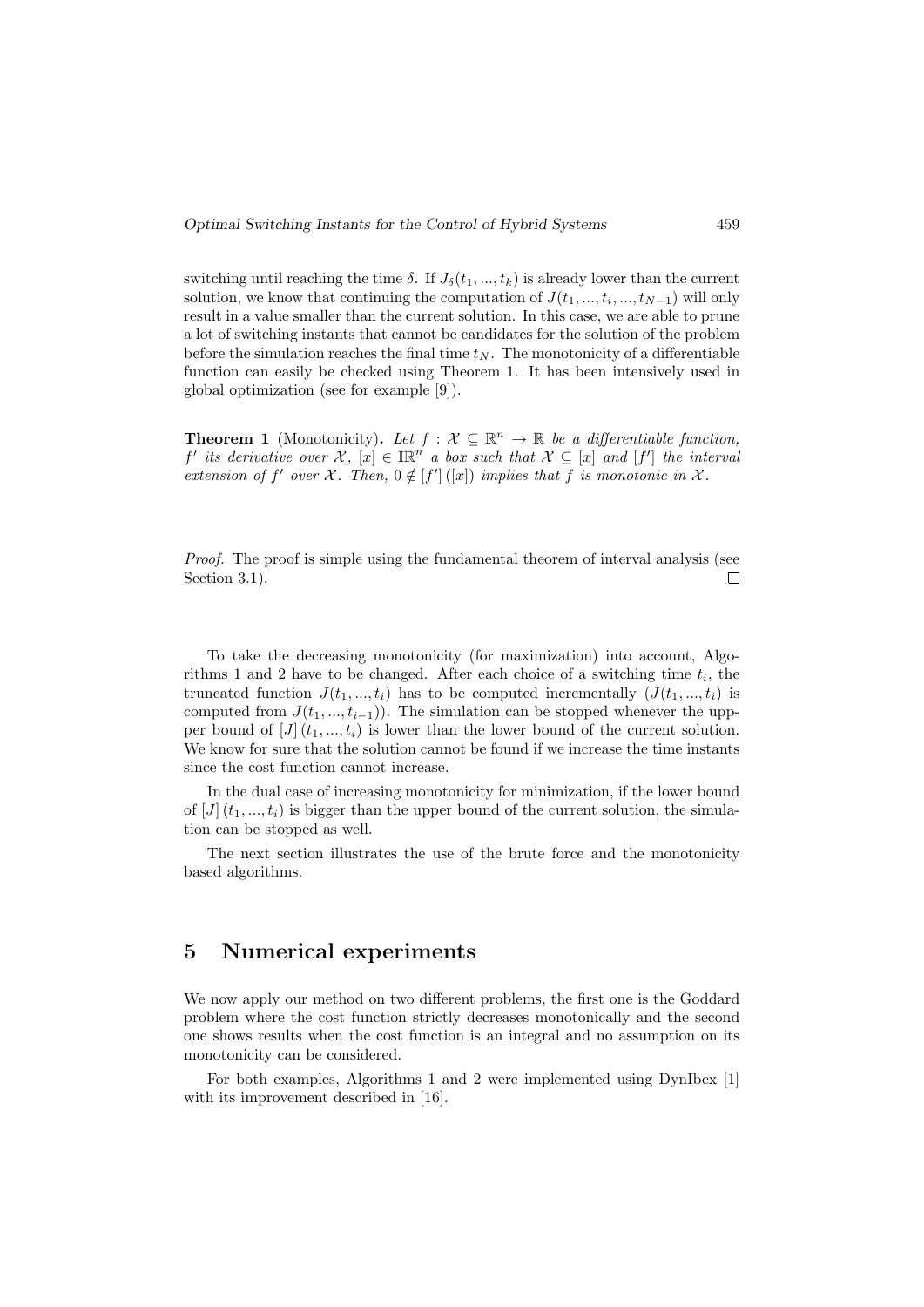#### 5.1 The Goddard Problem

The Goddard problem [7] models the ascent of a rocket through the atmosphere. The model of the ascent of the rocket can be described as follows:

$$
\begin{bmatrix}\n\max & m(T) \\
\text{s.t.} & \dot{r} = v \\
\dot{v} = \frac{u - Av^2 \exp(k(1-r))}{m} - \frac{1}{v^2} \\
\dot{m} = -bu \\
u(.) \in [0, 3.5] \\
r(0) = 1, v(0) = 0, m(0) = 1 \\
r(T) \geq \mathcal{R}_T\n\end{bmatrix}
$$
\n(9)

using the given values for the parameters  $b = 2$ ,  $T_{\text{max}} = 0.2$ ,  $A = 310$ ,  $k = 500$ ,  $r_0 = 1, v_0 = 0, m_0 = 1, \mathcal{R}_T = 1.01$ . The cost function consists of a terminal cost represented by the mass of the rocket at the final time  $T$ . This model takes into account a continuous control  $u(t)$ . The rocket has to reach a given altitude while consuming the smallest amount of fuel. Physically, the optimal solution is a bang-singular arc-bang controller following the steps: 1) full power to break out 2) an increasing function to compensate for the drag effect and 3) turn off the engine and continue with the impulse. The question is then to find the time instants  $t_1$ and  $t_2$  to switch from one dynamics to the following one. The controls are known so the problem can be modeled using a 3-mode system. The first control is  $u(t) = 3.5$ for all  $t \in [0, t_1]$ , it corresponds to a full thrust. The first mode system is then

$$
(\mathcal{S}_0) \begin{cases} \dot{r} = v \\ \dot{v} = \frac{3.5 - Av^2 \exp(k(1-r))}{m} - \frac{1}{v^2} \\ \dot{m} = -3.5b \\ r(0) = 1 \\ v(0) = 0 \\ m(0) = 1 \end{cases}
$$
(10)

The second control consists in counterbalancing the drag effect with  $u(t)$  = 3.5 tanh(1 − t) for all  $t \in [t_1, t_2]$  and the second mode system is as follows:

$$
\begin{cases}\n\dot{r} = v \\
\dot{v} = \frac{3.5 \tanh(1-t) - Av^2 \exp(k(1-r))}{m} - \frac{1}{v^2} \\
\dot{m} = -3.5b \tanh(1-t) \\
r(t_1) = r_1 \\
v(t_1) = v_1 \\
m(t_1) = m_1\n\end{cases}
$$
\n(11)

with  $(r_1, v_1, m_1)$  the solution of  $(\mathcal{S}_0)$  at time  $t_1$ . Finally, the system is then left in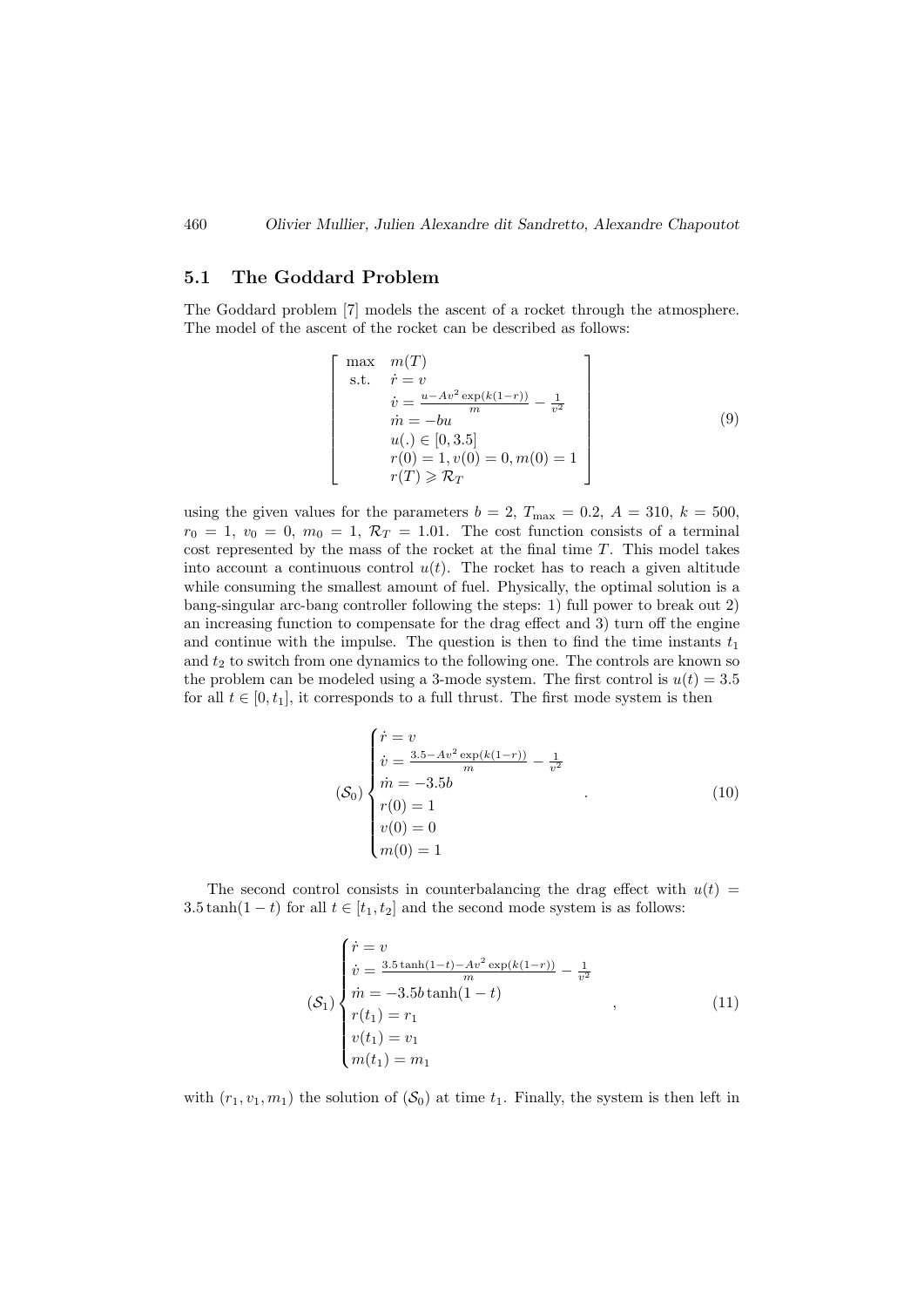free fall with a control  $u(t) = 0$  for all  $t \in [t_2, T_{\text{max}}]$ . The third mode system is:

$$
\begin{cases}\n\dot{r} = v \\
\dot{v} = \frac{-Av^2 \exp(k(1-r))}{m} - \frac{1}{v^2} \\
\dot{m} = 0 \\
r(t_1) = r_2 \\
v(t_1) = w_2 \\
m(t_1) = m_2\n\end{cases}
$$
\n(12)

with  $(r_2, v_2, m_2)$  the solution of  $(S_1)$  at time  $t_2$ . Since the cost function is the mass of the rocket over time and the mass strictly decreases monotonically over time, we can use the improvements described in Section 4.2. Figure 5 represents the meshing of the time sequences with the red dots being the optimal candidates. A large part of the search domain is not visited thanks to this property. Our approach provides the controller given in Figures 6, the results agree with [8] such as  $t_1 = 0.019$ ,  $t_2 = 0.063$  for a final mass  $m = 0.6273$ .



#### 5.2 Second Example

We now exemplify the case of a continuous cost function on a second experiment. This optimal control is a minimization and the method can be easily adapted since a minimization of a cost function is equivalent to the maximization of the function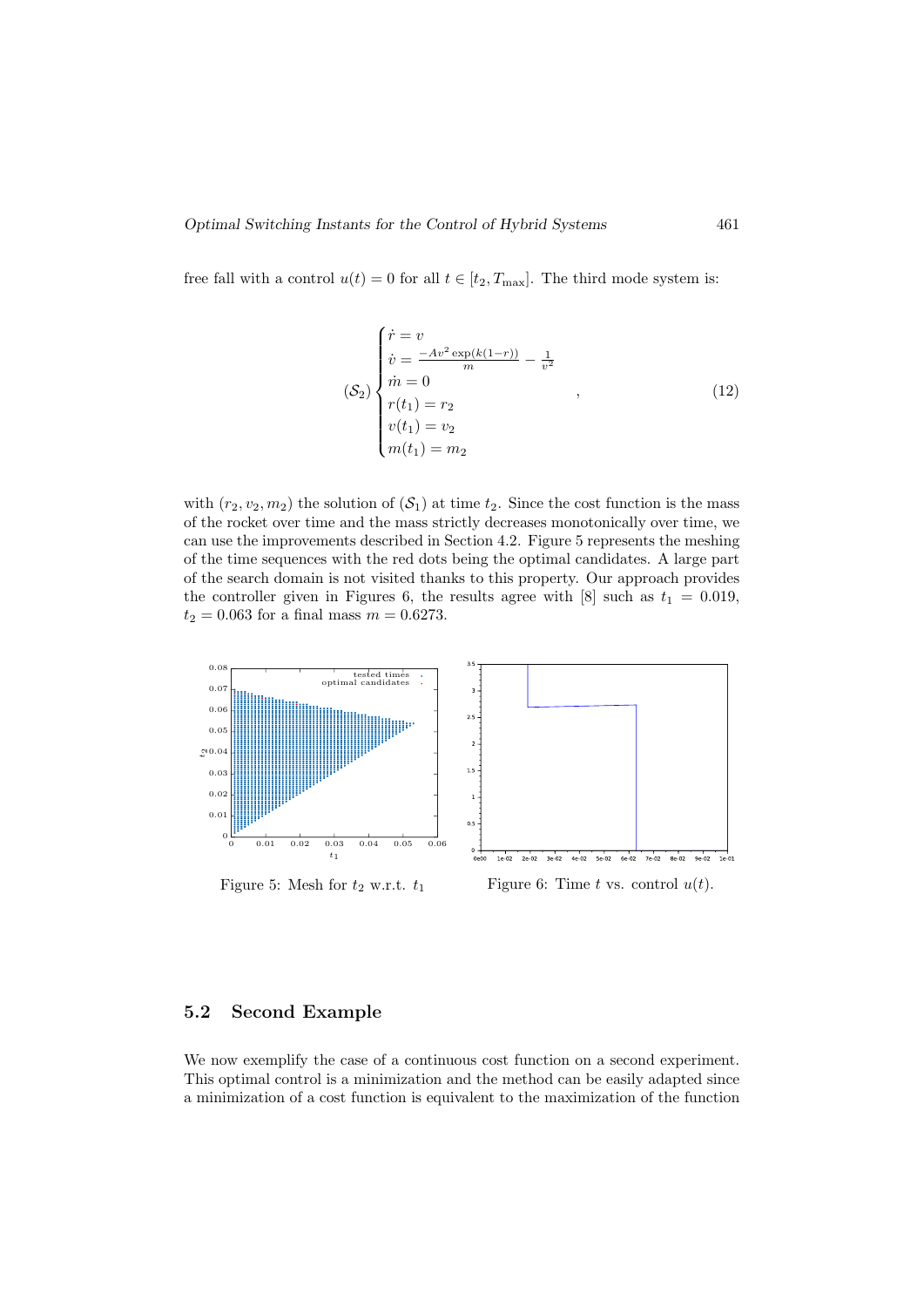with opposite sign. The example consists in solving the following problem:

$$
\begin{bmatrix}\n\min_{(t_1, t_2, t_3)} & J = \frac{1}{2} \int_0^T ||x(t)||^2 dt \\
\text{s.t.} & \dot{x} = A_1 x, t \in [0, t_1] \\
\dot{x} = A_2 x, t \in [t_1, t_2] \\
\dot{x} = A_1 x, t \in [t_2, t_3] \\
\dot{x} = A_2 x, t \in [t_3, T] \\
x(0) = \begin{pmatrix} 1 \\ 0 \end{pmatrix}\n\end{bmatrix}
$$
\n(13)

with  $T = 1$  and

$$
A_1 = \left(\begin{array}{cc} -1 & 0 \\ 1 & 2 \end{array}\right), \quad A_2 = \left(\begin{array}{cc} 1 & 1 \\ 1 & -2 \end{array}\right) .
$$

Contrarily to the previous experiment, the objective function is an integral. The objective function is evaluated using the development discussed in Section 3.3. Algorithm 2 is used and the results for different meshing parameters  $\epsilon$  are given in Table 1. The solution has a smaller cost when meshing is thinner. A dynamic meshing can be considered subject to the gain in the objective function.

Table 1: Solutions for the second experiment using different parameters  $\epsilon$  in Algorithm 2.

|      | switching instants $(t_1, t_2, t_3)$ |                  | computation time |
|------|--------------------------------------|------------------|------------------|
| 0.1  | (0.5, 0.7, 0.8)                      | [0.4770, 0.5274] | 0.6s             |
| 0.01 | (0.53, 0.72, 0.81)                   | [0.4751, 0.5257] | 16mn             |

## 6 Conclusions and outlook

This paper deals with the problem of optimal switching instants in the case of an N-mode system where the input consists in the choice of these switching instants. It relies on guaranteed integration schemes and a time meshing to find sub-optimal switching times of these systems.

The method is exemplified using the Goddard rocket problem where the controls are assumed to be known. In this example, the cost function consists of a terminal cost function. A second example with a continuous cost function is also considered.

Since we currently apply a time meshing, the solution we provide is necessarily sub-optimal. Further investigations are to be made though for the guaranteed computation of the solution or at least a guaranteed bounding of it. It can be done considering time intervals instead of a time meshing.

An important improvement would be to compute a guaranteed outer approximation of the Jacobian of the cost function. This will allow to improve the convergence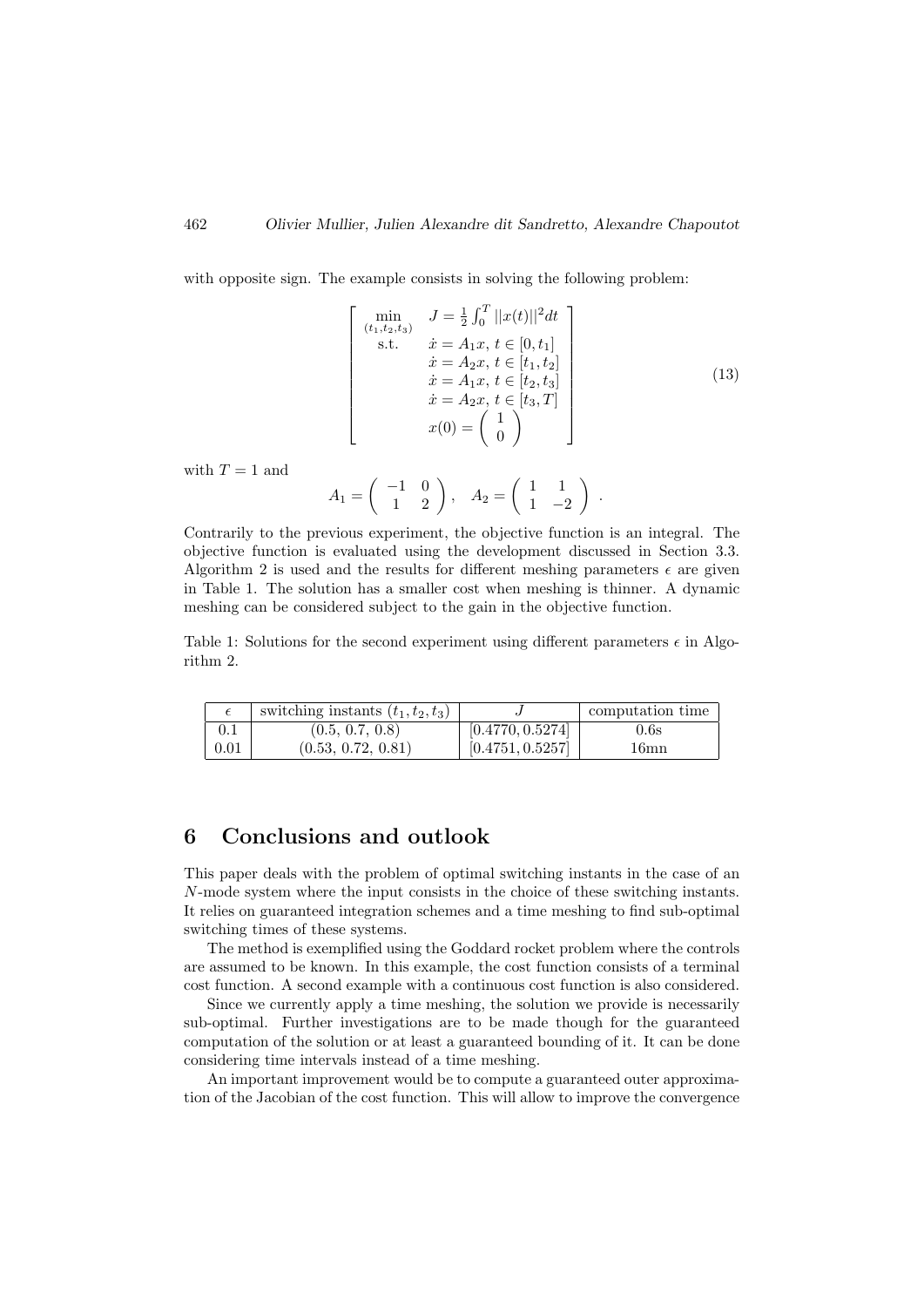

Figure 7: State trajectory over time (top:  $x_1$ , bottom:  $x_2$ ) for the solution given in Table 1 ( $\epsilon = 0.01$ ).

by applying more efficient methods to explore extrema of the cost function such as the Newton or the Gauss-Seidel algorithms. Another objective could be to consider a continuous input  $u(t)$  making this problem a switching instants in the case of N-mode control systems.

## References

- [1] Alexandre dit Sandretto, Julien and Chapoutot, Alexandre. Validated explicit and implicit Runge-Kutta methods. Reliable Computing, 22:79103, 2016.
- [2] Alexandre dit Sandretto, Julien, Chapoutot, Alexandre, and Mullier, Olivier. Formal verification of robotic behaviors in presence of bounded uncertainties. In 1st IEEE International Conference on Robotic Computing (IRC), page 8188, Taichung, Taiwan, April 2017. IEEE. DOI: 10.1109/IRC.2017.17.
- [3] Bouissou, Olivier and Martel, Matthieu. Grklib: A guaranteed Runge Kutta library. In 12th GAMM-IMACS International Symposium on Scientific Computing, Computer Arithmetic and Validated Numerics (SCAN 2006), page 88, Duisburg, Germany, September 2006. IEEE. DOI: 10.1109/SCAN.2006.20.
- [4] Branicky, Michael S, Borkar, Vivek S, and Mitter, Sanjoy K. A unified framework for hybrid control: Model and optimal control theory. IEEE transactions on automatic control, 43(1):3145, January 1998. DOI: 10.1109/9.654885.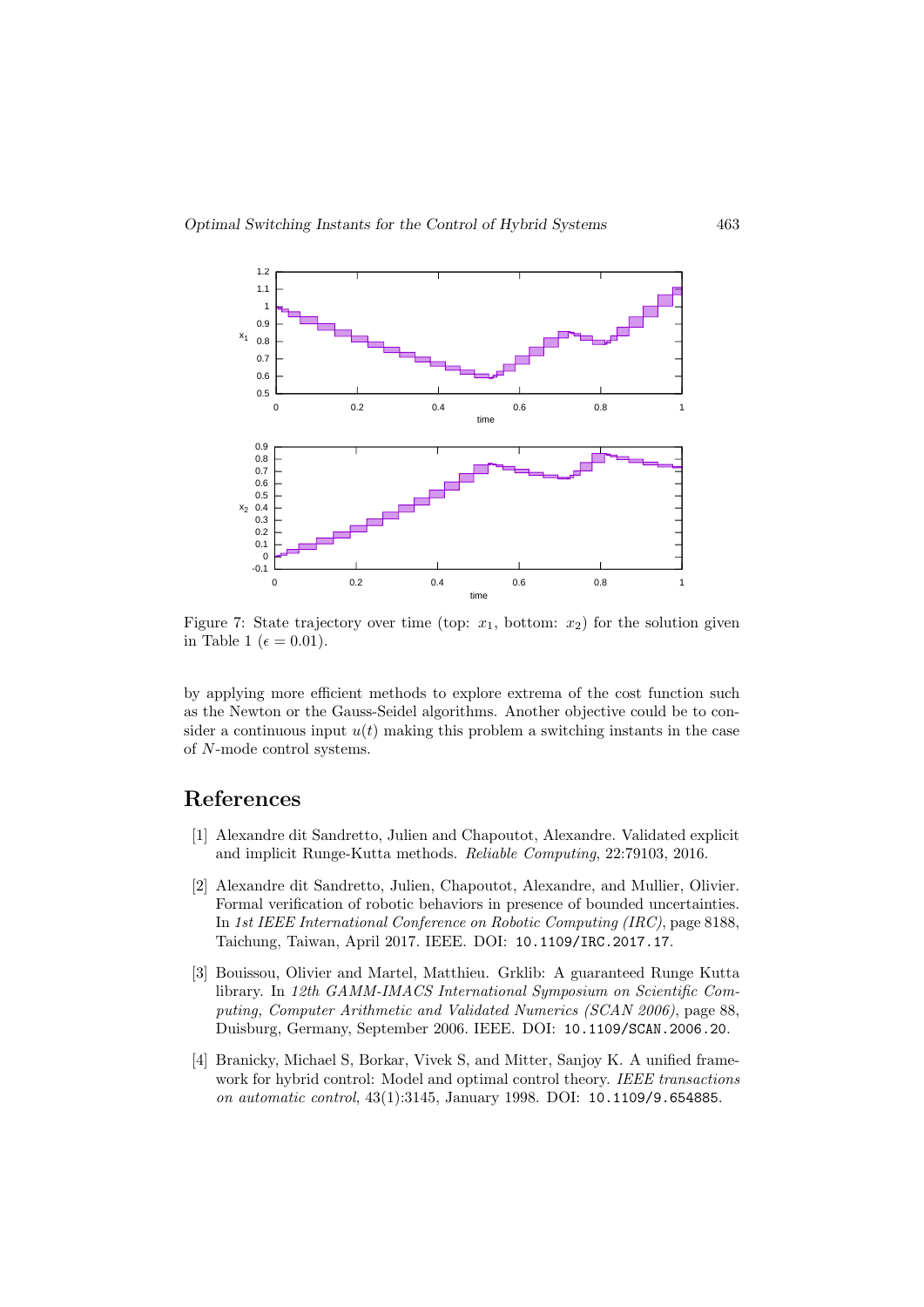- [5] De Figueiredo, Luiz Henrique and Stolfi, Jorge. Affine arithmetic: Concepts and applications. Numerical Algorithms, 37(1-4):147158, 2004. DOI: 10.1023/B:NUMA.0000049462.70970.b6.
- [6] Egerstedt, Magnus, Wardi, Yorai, and Delmotte, Florent. Optimal control of switching times in switched dynamical systems. In 42nd IEEE Conference on Decision and Control, volume 3, page 21382143, Maui, HI, USA, December 2003. IEEE. DOI: 10.1109/CDC.2003.1272934.
- [7] Goddard, Robert H. A method of reaching extreme altitudes. Nature, 105:809811, August 1920. DOI: 10.1038/105809a0.
- [8] Graichen, Knut and Petit, Nicolas. Solving the Goddard problem with thrust and dynamic pressure constraints using saturation functions. IFAC Proceedings Volumes, 41(2):1430114306, 2008. DOI: 10.3182/20080706-5-KR-1001.02423.
- [9] Hansen, Eldon and Walster, G William. Global optimization using interval analysis: Revised and expanded. CRC Press, DOI: 10.1201/9780203026922, 2003.
- [10] Jaulin, Luc, Kieffer, Michel, Didrit, Olivier, and Walter, Eric. Applied interval analysis. Springer, DOI: 10.1137/1.9780898717716, 2001.
- [11] Le Coënt, Adrien, Alexandre dit Sandretto, Julien, Chapoutot, Alexandre, and Fribourg, Laurent. An improved algorithm for the control synthesis of nonlinear sampled switched systems. Formal Methods in System Design, 53(3):363– 383, Dec 2018. DOI: 10.1007/s10703-017-0305-8.
- [12] Le Cont, Adrien, Alexandre dit Sandretto, Julien, Chapoutot, Alexandre, and Fribourg, Laurent. Control of nonlinear switched systems based on validated simulation. In International Workshop on Symbolic and Numerical Methods for Reachability Analysis (SNR), Vienna, Austria, April 2016. DOI: 10.1109/SNR.2016.7479377.
- [13] Liberzon, Daniel. Calculus of variations and optimal control theory: A concise introduction. Princeton University Press, Princeton, NJ, USA, DOI: 10.2307/j.ctvcm4g0s, 2011.
- [14] Lohner, Rudolf J. Enclosing the solutions of ordinary initial and boundary value problems. Computer Arithmetic, page 255286, 1987.
- [15] Moore, Ramon E., Kearfott, R Baker, and Cloud, Michael J. Introduction to interval analysis. Siam, DOI: 10.1137/1.9780898717716, 2009.
- [16] Mullier, Olivier, Chapoutot, Alexandre, and dit Sandretto, Julien Alexandre. Validated computation of the local truncation error of RungeKutta methods with automatic differentiation. Optimization Methods and Software, 33(4- 6):718–728, 2018. DOI: 10.1080/10556788.2018.1459620.